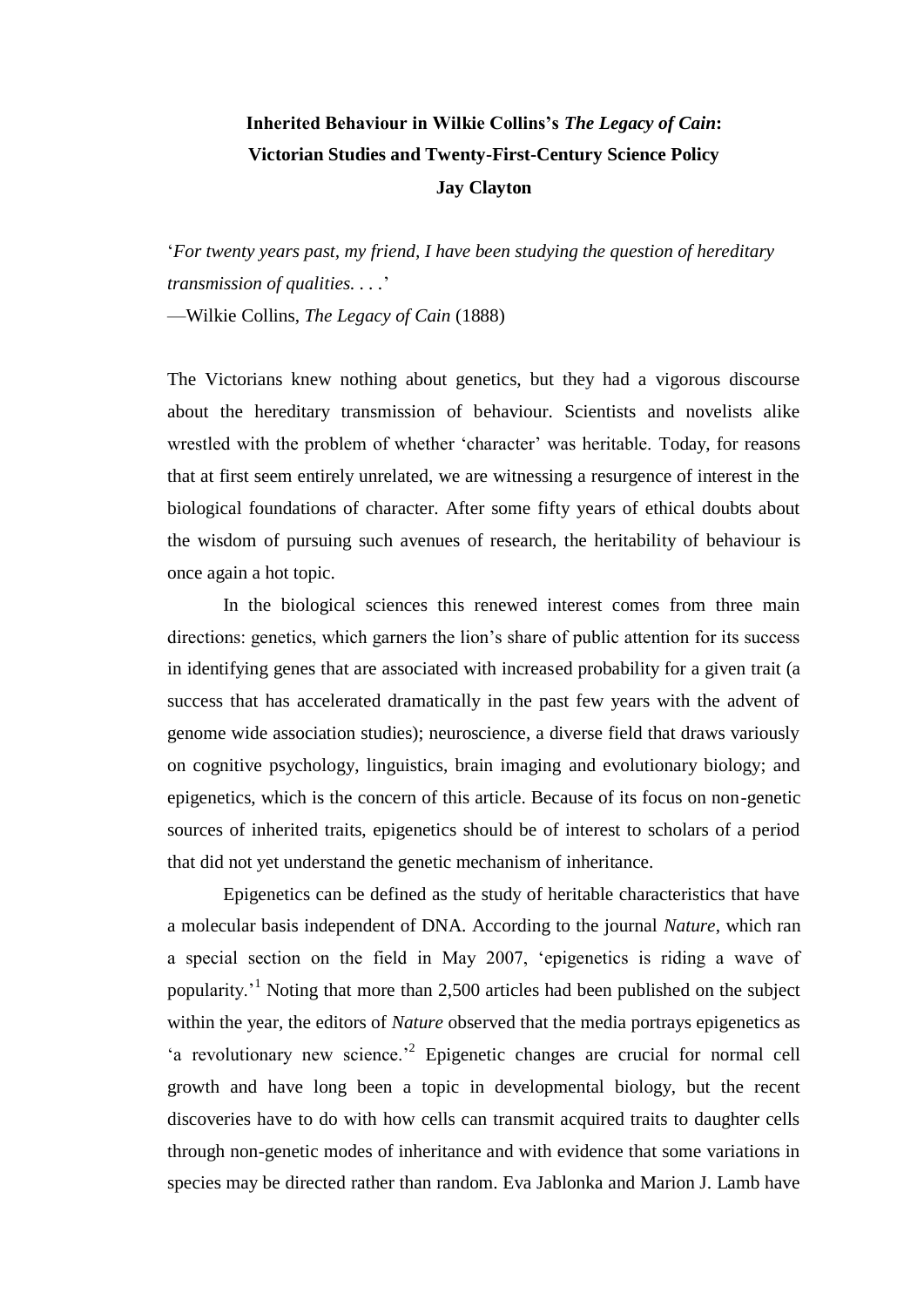summarised the four main contentions of epigenetics in their book *Evolution in Four Dimensions* (2005):

- there is more to heredity than genes;
- some hereditary variations are non-random in origin;
- some acquired information is inherited;  $\bullet$
- evolutionary change can result from instruction as well as selection.<sup>3</sup>  $\bullet$

These are disorienting claims, which seem to violate some of the central tenets of genetics and contradict much of what we have learned about Darwinian evolution. They suggest that biological traits can be inherited from sources other than DNA, that natural selection does not arise solely from random mutation, that Lamarckism may have more validity than most of us dreamed, and that evolution at times may be directed toward specific goals. I will explain more of the fundamentals of this new research as I proceed, but first I want to suggest that the interdisciplinary study of the nineteenth century has something valuable to contribute to the public policy debate emerging around this 'revolutionary new science'.

Public perceptions of science play a large role in the policy making process today.<sup>4</sup> Ethics committees and policy boards recognise that literature, film, and other media shape popular understandings of science and that cultural values are relevant to decisions about scientific policy. Unlike debates over whether culture shapes the findings of science, no one disputes that culture plays a role in matters of science policy. The groups that have the greatest influence on establishing science policy are interdisciplinary committees of researchers and scholars, who hold hearings, sponsor colloquia, and issue recommendations. The participants in this process are drawn from a wide cross-section of the scholarly and professional world: scientists, doctors, lawyers, anthropologists, sociologists, philosophers, and increasingly, theologians. A noticeable absence in these interdisciplinary gatherings, however, is anyone trained to interpret and comment on culture. Scholars of literature, history, art and art history, performance studies, film and theatre are largely missing from the policy making process. This imbalance represents both a problem and an opportunity for humanists. The problem, of course, is that our absence from the room skews the resulting image of culture. The opportunity is for literary and

#### **Jay Clayton, Inherited Behaviour in Wilkie Collins's** *The Legacy of Cain***: Victorian Studies and Twenty-First-Century Science Policy**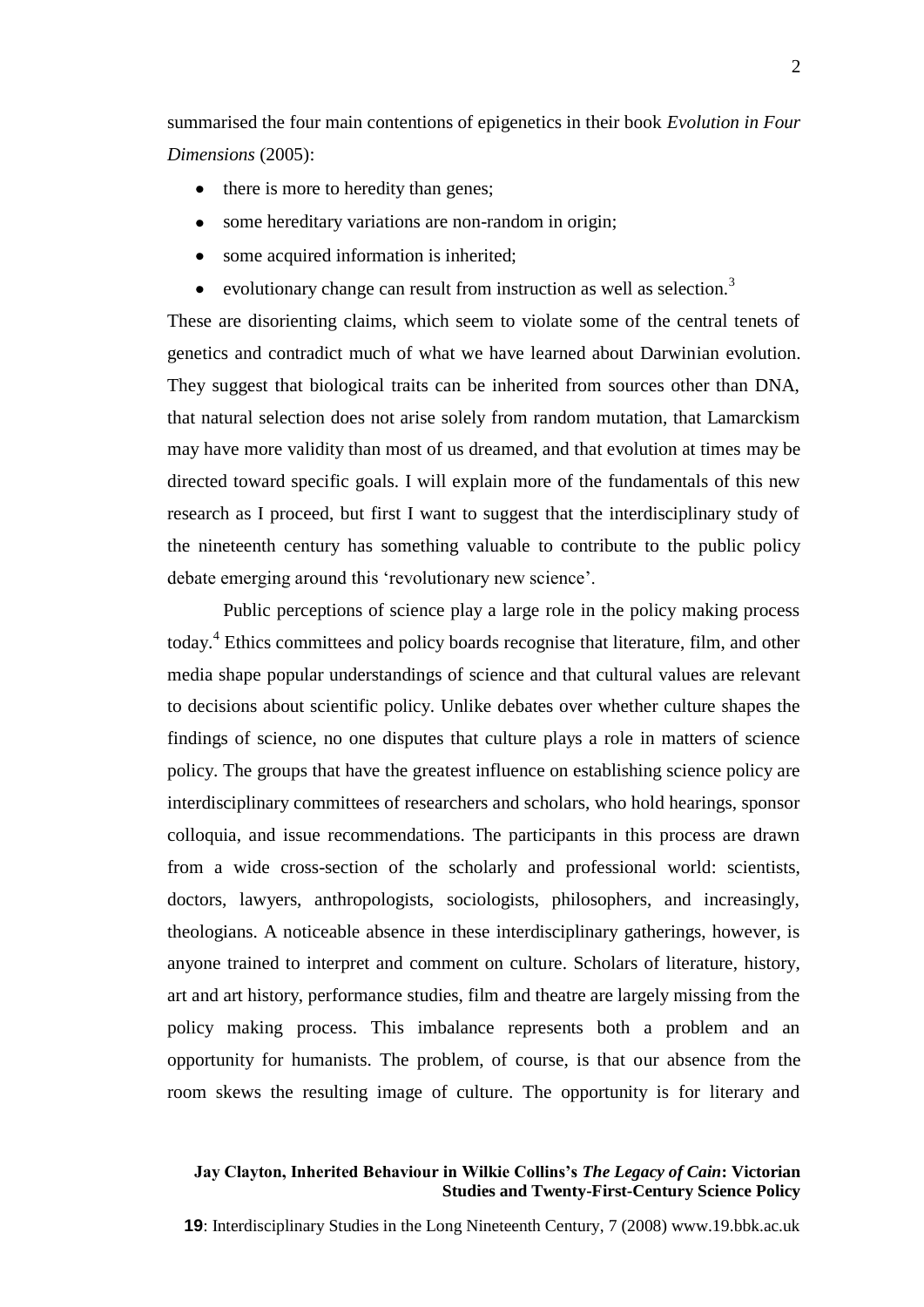historical perspectives to begin to affect political and civic decisions more directly than at any time since the nineteenth century.

In the Victorian era, George Eliot, George Henry Lewes, Thomas Huxley, Matthew Arnold, Herbert Spencer, Samuel Butler, August Weismann, and other intellectuals forcefully debated the role of science in society. Many people today are envious of that earlier period, when the literary and scientific spheres were not so profoundly divided.<sup>5</sup> The split between what C. P. Snow called the 'two cultures' widened throughout much of the twentieth century as disciplinary specialisation became increasingly necessary to scientific research and the humanities developed their own regimes of disciplinary expertise. But nostalgia for a time when science and the humanities constituted one culture does not point the way to overcoming the divide. We cannot return to a previous cultural formation. The gulf between the two cultures is too wide, and no amount of clarity or force of style can heal a breach that is a consequence of some of the largest social and economic trends in the modern world. Until recently, there was little to be done about the situation, but in the last few decades, the relationship of disciplinary expertise to public life has begun to shift.

The chief change in this relationship is the emergence of an influential, semiautonomous zone of activity known as the policy arena. This zone occupies an intermediate position between the disciplinary specialist and the public sphere, mediating even as it formalises the process of speaking out about public issues. The people who gain a voice in this arena are sometimes referred to as policy experts, but the source of their expertise lies in disciplines outside the policy arena. For example, one may get a master's degree or do a post-Doc in health policy, but this credential generally complements rather than replaces the MD, JD, or PhD that constitutes the expert's primary qualification. At the higher levels of the policy world, the credential that matters, the ticket that earns one a seat at the table, is scholarly distinction in one's home discipline. The policy process is best described as a transdisciplinary activity since its work is done by *ad hoc* groups of experts from other disciplines, who come together to forge positions on specific problems. Today, expertise plays its greatest role in public life through the intermediary of

#### **Jay Clayton, Inherited Behaviour in Wilkie Collins's** *The Legacy of Cain***: Victorian Studies and Twenty-First-Century Science Policy**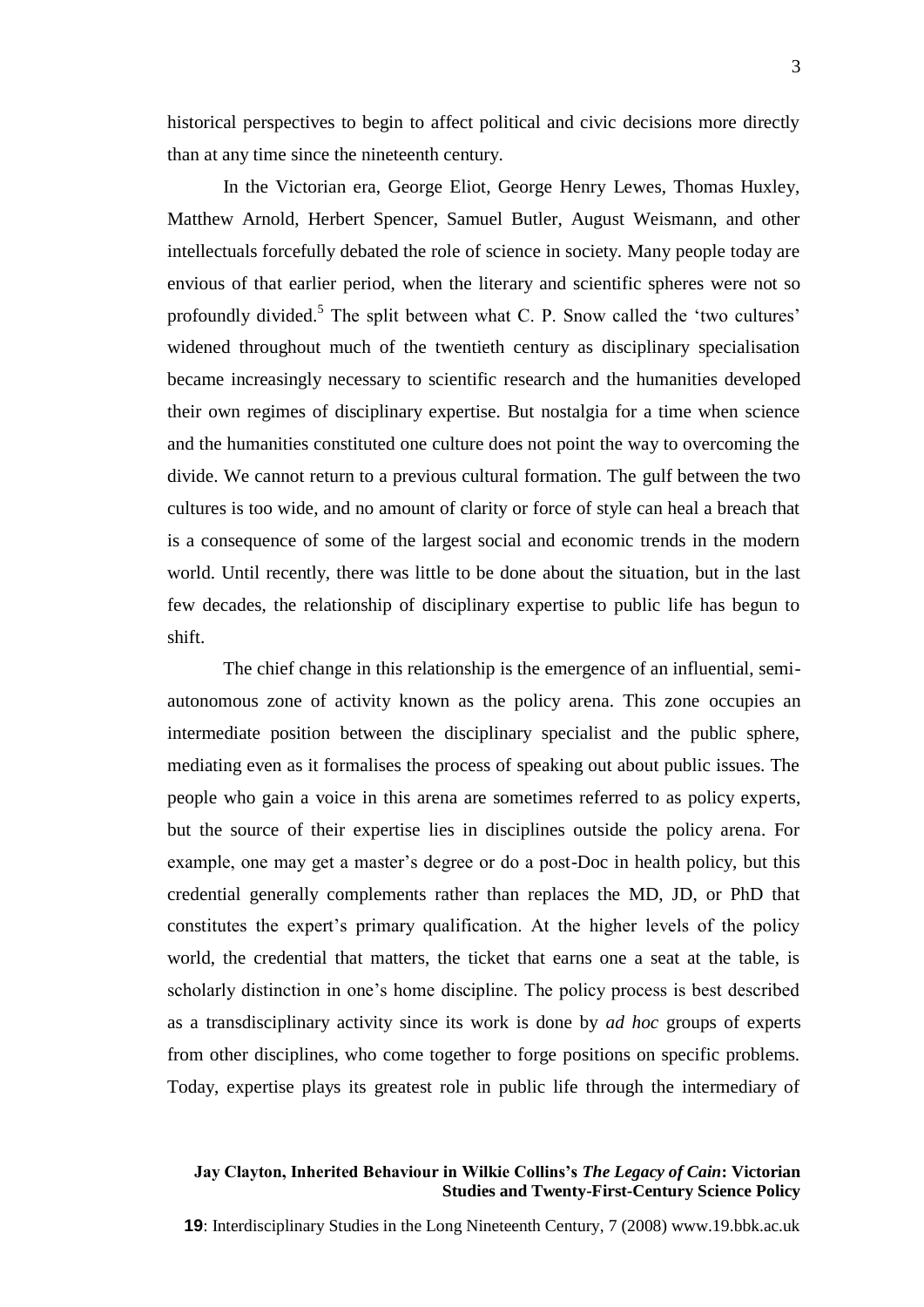shifting, transdisciplinary gatherings of specialists, who meet, deliberate and speak in a well-defined set of venues.

To date, few members of the literary, artistic, or historical branches of the humanities have become participants in this process. In *The University in Ruins* (1996), Bill Readings once lamented that the arts may reflect on the cultural implications of scientific knowledge but that 'such reflections are constitutively cut off from any practical effect.<sup>'6</sup> For most of the twentieth century, this was sadly true. But the growth of the policy arena, with its institutional structures for mediating between 'reflection' and 'practical effect', has changed the rules of the game. It has created a formal mechanism that gives critique at least a chance of having real consequences.

Perhaps the most notable example in the U.S. of turning to literature to stimulate reflection on bioethics occurred in the inaugural meeting of the President's Council on Bioethics, chaired by Dr. Leon Kass, where the Council devoted an entire seminar to discussing Nathaniel Hawthorne's 'The Birth-Mark'. In subsequent sessions, literature continued to receive attention, and the Council eventually released a fat anthology of stories, poems and creative non-fiction ranging from Homer, Ovid, and Shakespeare to Frederick Douglass, Lorrie Moore and Isaac Beshevis Singer. It is impressive to read the musings about literature of this very smart group of doctors, lawyers, geneticists, neuroscientists, political scientists, philosophers and theologians.<sup>7</sup> Any one of us might wish to be in such a seminar ... and that is part of the point: we weren't. Of the dozens of scholars who met with this commission and discussed the fundamental values of U.S. culture, invoking texts that we study and teach, not one was a scholar of literature or the arts.

Literature is often regarded as the common property of everyone, of course, not the private province of experts. But the issue is not whether Dr. Kass and his colleagues were qualified to discuss a short story without the assistance of literature professors. Rather the issue is whether in a polity where decisions are influenced by the findings of multidisciplinary taskforces of professional experts, our disciplines want to be left out of the process. In a society based on disciplinary structures and the testimony of experts, it is debilitating to be among the disciplines and experts left out in the cold; debilitating for society, not just for us. Philosophers have

#### **Jay Clayton, Inherited Behaviour in Wilkie Collins's** *The Legacy of Cain***: Victorian Studies and Twenty-First-Century Science Policy**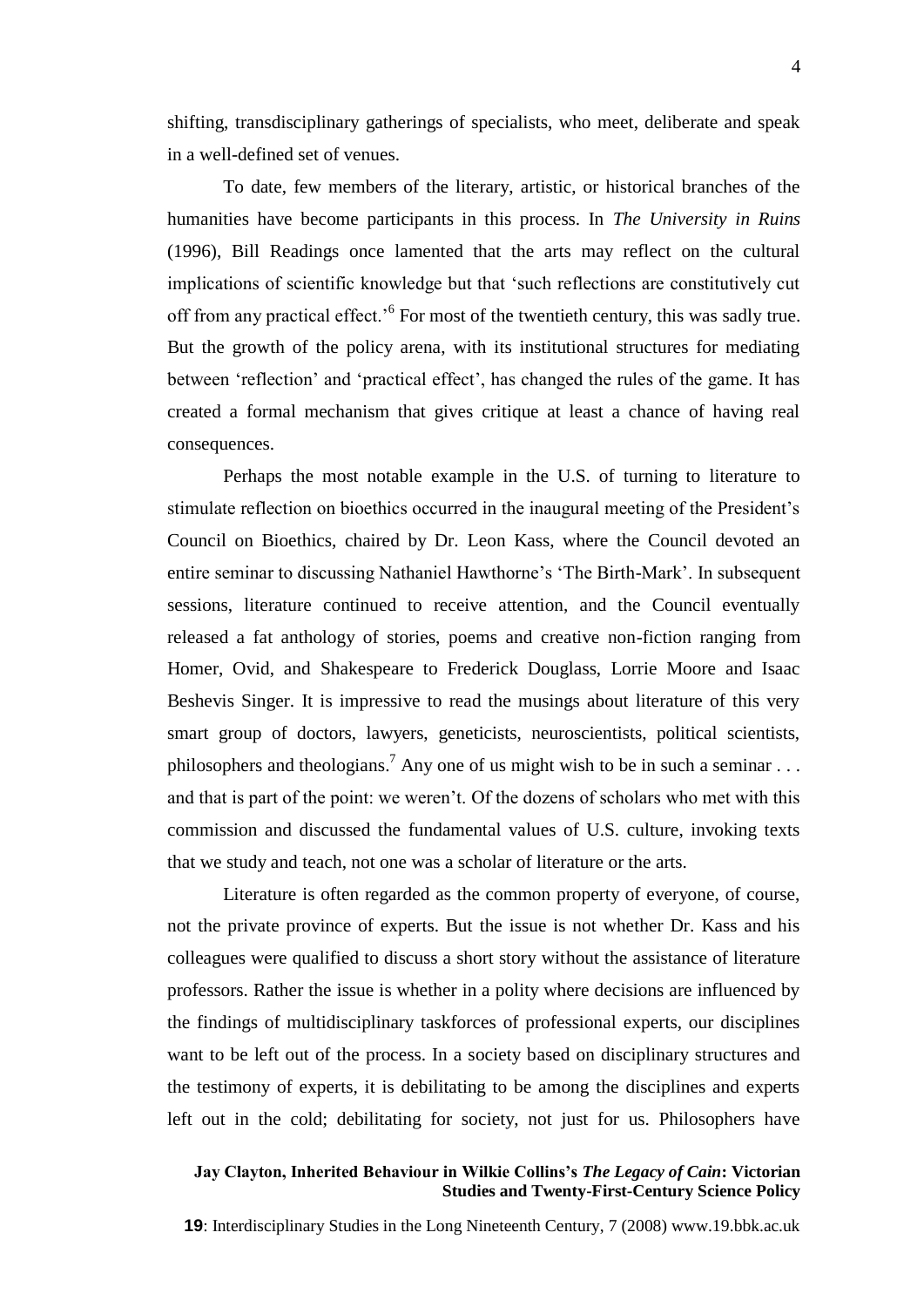established themselves in the policy arena, and so have theologians. Why have the literary, artistic, and historical branches of the humanities gone unheard?

The answers to this question are complex and well-deserving of treatment in another place. Here I intend to focus on possible remedies to the problem, with specific attention to how the study of Victorian literature can contribute instrumentally – not indirectly – to public policy. The solution lies in repositioning our disciplines within the institutional framework of the university and the professional economy of society. For this project to succeed, we do not need to prove that cultural representations of science have important consequences. Nobody disputes that. Rather we need to show that our expertise in analysing those consequences can be of value to policy debates. As experts in our own fields, specialists deeply versed in literature, popular culture and the arts, we can add something distinctive to collaborative research groups and problem-oriented projects. The case will be made by offering what we already do to grant agencies outside the usual handful of humanities foundations, to our colleagues in the sciences who are often required to include an ethics component in their grant applications and almost always call on philosophers or social scientists to provide that component, to conferences in other fields, to journals of public policy, and ultimately, to the commissions that formulate the rules that govern scientific research.

In 2003, Priscilla Wald and I received a grant from the National Human Genome Research Institute, a branch of the U.S. National Institutes of Health, to promote the study of literature and genetics through a multi-university consortium of humanities professors and geneticists, physicians and legal scholars. Our consortium conducted meetings at Vanderbilt and Duke Universities with the goal of developing pedagogical and research methods for using literature and film to explore the ethical and social issues raised by genetics. You can learn more about our project on our web site.<sup>8</sup> Although our working group focuses on genetics, other literature professors have had similar success in attracting untraditional funding for their research on digital culture, disability issues, the environment, narrative medicine, immigration, poverty, race and sexuality. In the U.K. the climate for grants from the ESRC on policy issues seems to be even more open than in the U.S. My point is that

#### **Jay Clayton, Inherited Behaviour in Wilkie Collins's** *The Legacy of Cain***: Victorian Studies and Twenty-First-Century Science Policy**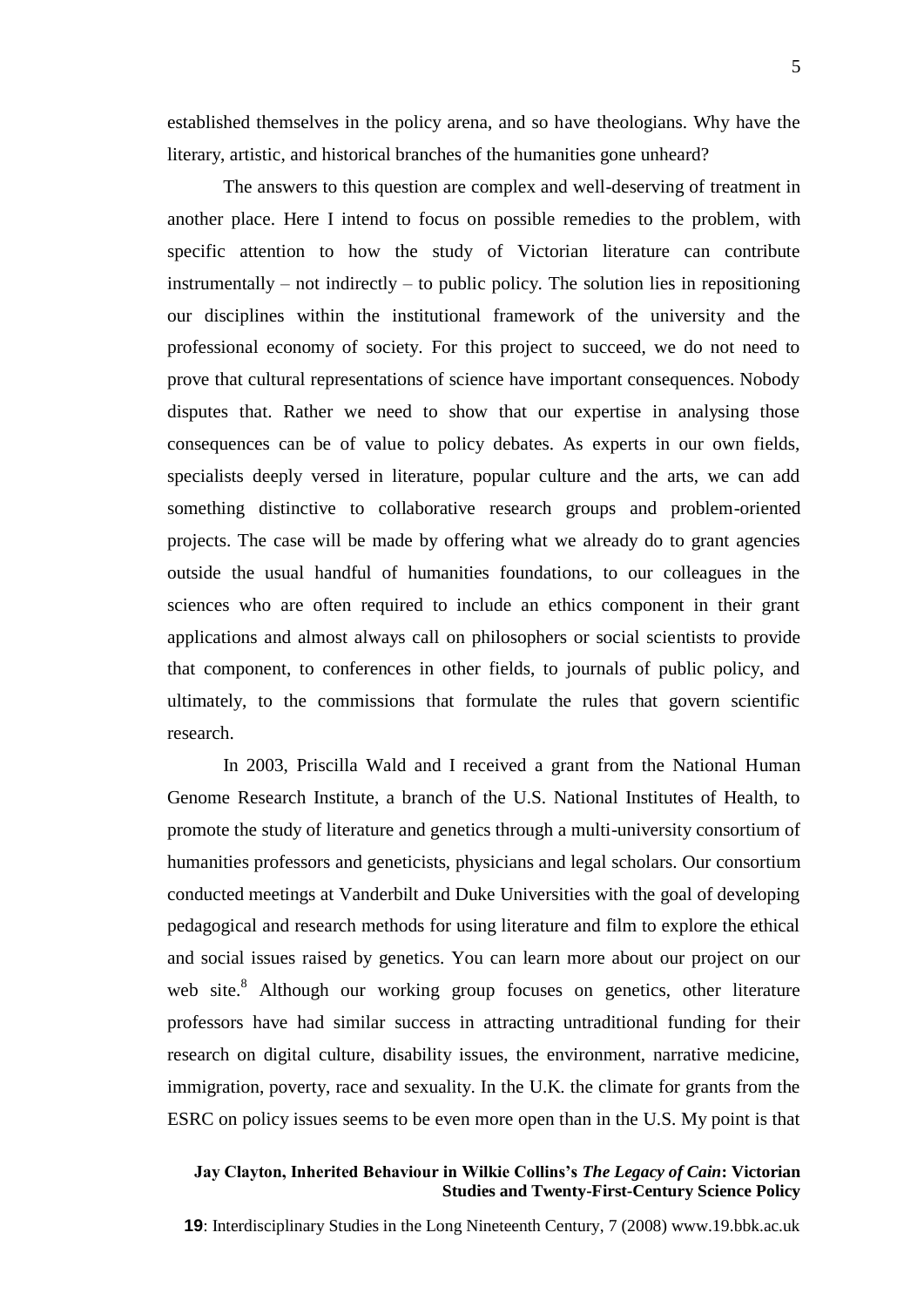any topic with significant policy implications for today's society can be made germane to multidisciplinary and trans-institutional groups of scholars, who receive support and present results outside the channels of traditional humanities research.

In the next section I turn to a novel by Wilkie Collins to model a kind of critical practice that could be of interest to the policy community. Exploring how novelists and scientists in the late nineteenth century attempted to cope with notions of inherited behaviour without genetics sheds an interesting light on twenty-firstcentury reactions to the news that acquired characteristics and behavioural traits may be passed on to future generations through mechanisms other than the gene.

## I

*The Legacy of Cain* (1888), the last novel Wilkie Collins published before his death, is structured as a case study of the respective influences of nature and nurture, to use the terms Francis Galton coined just a few years earlier. The novel tells the story of two sisters raised in the same household, one the adopted daughter of a woman who was executed for murder, the other the biological child of the Reverend Abel Gracedieu and his wife. The central question of the book is whether the daughter of the murderess will reveal a ‗hereditary taint' from her mother or whether a loving and religious environment will prove the stronger influence on the child's character.<sup>9</sup> To complicate the mystery, the minister, after his wife's early death, conceals from everyone that one of the two children was adopted. For much of the novel, the reader is kept guessing about which young lady is the daughter of a murderer. One finds oneself weighing each mental and physical characteristic of the sisters against one's memory of the two mothers, the murderess and the minister's wife.

Let me relieve your suspense. If I don't reveal the sisters' names, I can safely disclose the outcome of this convoluted plot without ruining the novel for anyone who has not read it. The daughter of the murderess does indeed inherit the propensity for murder from her mother, but the daughter of the minister himself is the one who actually attempts to commit a real murder. It is the minister's biological daughter who ends up trying to poison her fiancé. The unexpected twist of having the murderer's daughter resist the temptation to kill and the minister's daughter give

#### **Jay Clayton, Inherited Behaviour in Wilkie Collins's** *The Legacy of Cain***: Victorian Studies and Twenty-First-Century Science Policy**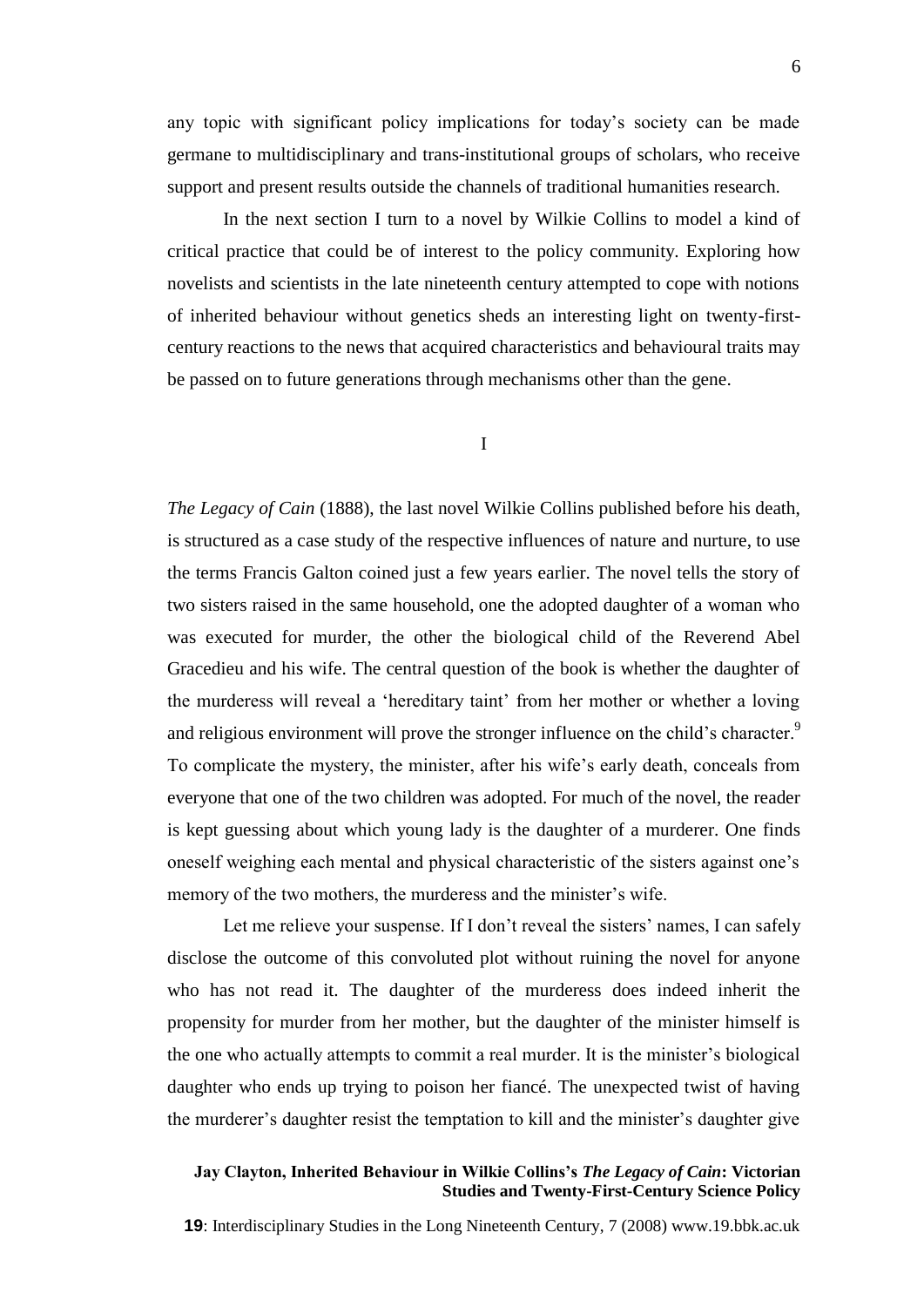into the same temptation stems from Collins's conviction that the power of maternal inheritance is greater than any influences that descend from the father, through either nature or nurture. This seems paradoxical until one realises that the murderess's daughter inherits both her mother's propensity for violence and her capacity for love, and that it is the latter that wins out in the end.

Collins reveals that the innocent daughter is struggling against an inherited tendency toward murder by a simple novelistic expedient, ready at hand from gothic conventions. When betrayed in love, she finds herself literally possessed by her mother's murderous spirit. The ghost of her mother, in a perverse echo of Dickens's *A Christmas Carol* (1843), comes to the daughter in her sleep and shows her three different ways she could murder her rival. To make the overpowering force of heredity a bit more plausible, Collins borrows a device from his earlier novel *The Moonstone* (1868) by having her drink a dose of laudanum before she falls into her somnambulant trance. Nonetheless, when under the influence of what the narrator calls 'the lurking hereditary taint' (*LOC* 237), the daughter feels overcome by a ‗new evil self' (*LOC* 153), a ‗hateful second self' (*LOC* 223), and a ‗horrid transformation of me out of myself' (*LOC* 215). To dramatise behavioural impulses beyond a person's control, impulses inherited from another rather than a product of one's conscious will, Collins has the daughter become an automaton.

The evil sister, the minister's own daughter, ends up trying to poison her fiancé, for reasons I need not go into other than to say that they stem from her maternal inheritance. When crossed in love, the minister's daughter does not resist the temptation to kill because she has inherited her mother's cold, intellectual disposition. Just as the impulse to love in the first sister is a finer quality she has inherited from her mother, an unfeeling nature is part of the evil sister's maternal legacy. The evil sister is last heard of in America, where she leads a utopian community dedicated to the 'Worship of Pure Reason' and to establishing the ‗superiority of woman over man' (*LOC* 346), a last bit of authorial irony at the expense of the novel's villain and intellectual women generally.

The problem of inherited traits is not allowed to rest there, however. Collins confuses matters by postulating in a few places that there exists an innate quality in womanhood that is independent of both nature and nurture. Critics have attributed

#### **Jay Clayton, Inherited Behaviour in Wilkie Collins's** *The Legacy of Cain***: Victorian Studies and Twenty-First-Century Science Policy**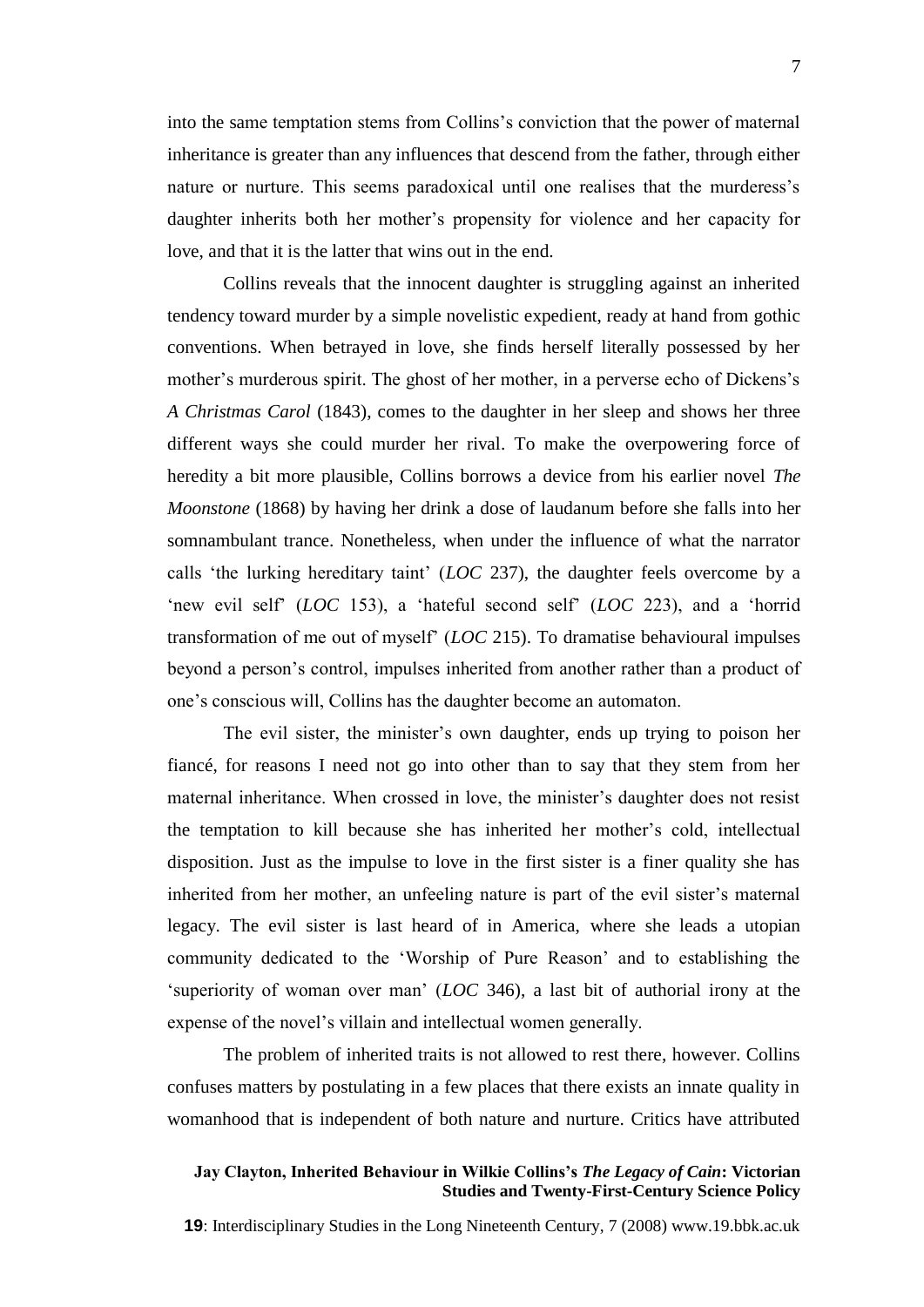the novel's incoherence to Collins's supposed misunderstanding of Darwin.<sup>10</sup> As we shall see in the next section, this view is wrong on two counts. First, it is not Darwin whose ideas are being explored in this novel so much as the neo-Lamarckians writing in the 1880s. Second, the confusion in the book does not stem from a faulty grasp of current thinking about heredity but from conventional assumptions about women's roles, assumptions that contradict what the novelist appears to have learned about the inheritance of acquired characteristics.

In several places the narrator affirms his faith that 'There are inherent emotional forces in humanity to which the inherited influences must submit' (*LOC* 217). These emotional forces do not come from the environment – the minister's careful nurture of his two daughters may have cultivated these positive qualities, but they are, the narrator insists, 'inherent' rather than acquired. In particular, they seem to be inherent in womanhood. The narrator explains why he believes in this ‗inherent' force in a long passage dedicated to assessing the possible influences on the good sister's character. While admitting the dominant power of heredity and marking a lesser role for environment, the narrator postulates an independent 'power for Good,' whose origin remains unexplained by either factor. The narrator proposes (comically enough) that the source of this power lies in the onset of puberty. When a girl becomes a woman, her feminine capacity for love protects her. In hindsight, we can identify this mysterious 'power for Good' as a pure emanation of Collins's own cultural presuppositions about gender:

While, therefore, I resigned myself to recognize the existence of the hereditary maternal taint, I firmly believed in the counterbalancing influences for good which had been part of the girl's birthright. They had been derived, perhaps, from the better qualities in her father's nature; they had been certainly developed by the tender care, the religious vigilance, which had guarded the adopted child so lovingly in the Minister's household; and they had served their purpose until time brought with it the change, for which the tranquil domestic influences were not prepared. With the great, the vital transformation, which marks the ripening of the girl into the woman's maturity of thought and passion, a new power for Good, strong enough to resist the latent power for Evil, sprang into being, and sheltered [her] under the supremacy of Love. (*LOC* 216-17)

Woman's innate power to love seems to exist independent of nature or nurture. Postulating this innate quality in womanhood renders all the forgoing

#### **Jay Clayton, Inherited Behaviour in Wilkie Collins's** *The Legacy of Cain***: Victorian Studies and Twenty-First-Century Science Policy**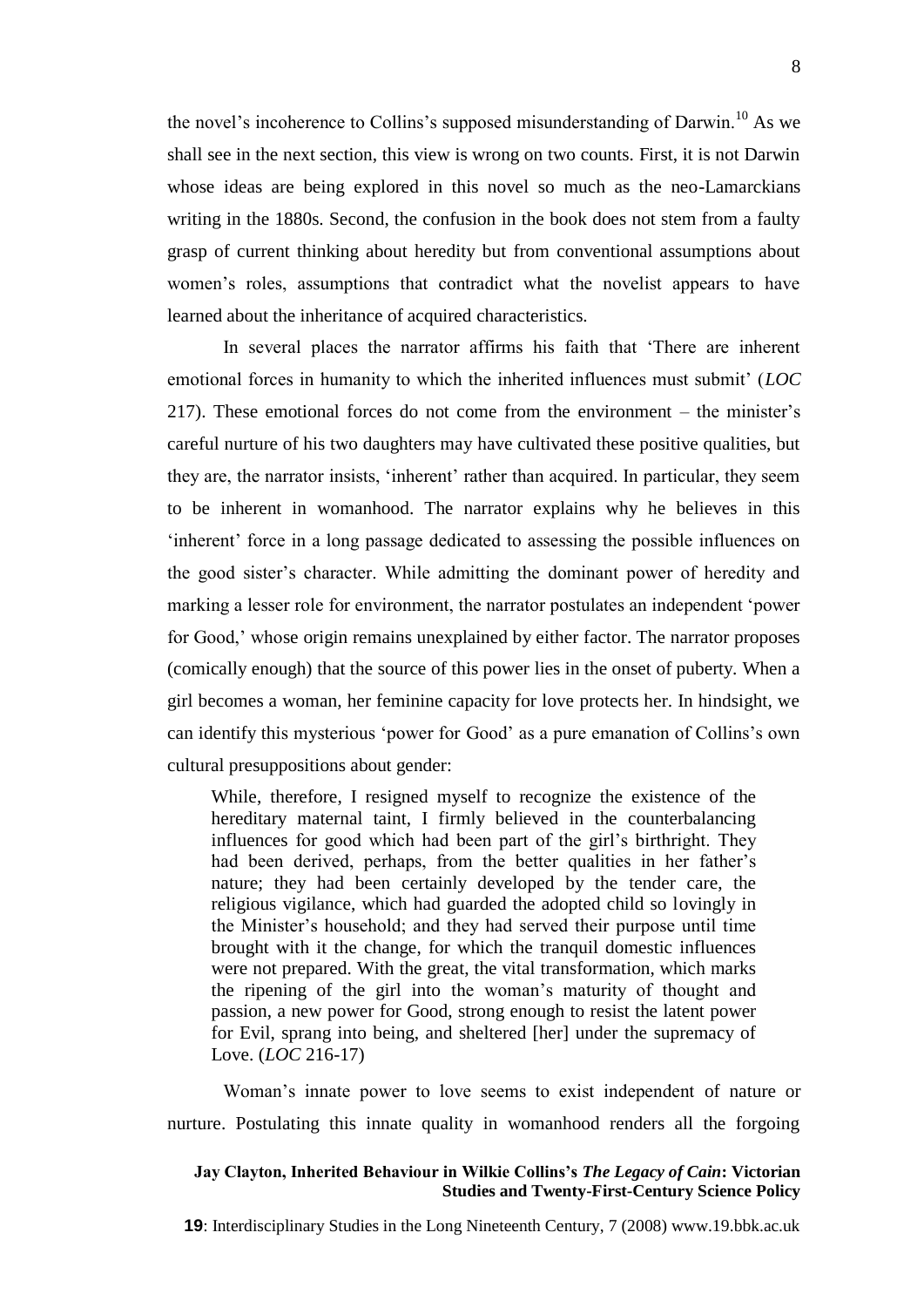analysis of heredity incoherent. Gender assumptions trump everything Collins's knows about nineteenth-century scientific theories of inheritance. If the change brought by time, the great and vital transformation that marks the ripening of the girl into womanhood, is nothing other than puberty, then why did not the other sister find strength in a similar transformation? The answer appears to be simple: the other sister is just too bright. Collins emphasises again and again how much smarter the evil sister is than the good, and her cleverness, inherited from her mother, seems to prevent the ripening of a feminine power for good.

Two conclusions relevant to twenty-first-century science policy may be drawn from this discussion of inherited behaviour in Collins's *The Legacy of Cain*. (1) Before genetics, the cultural understanding of inheritance made ample allowance for the kind of maternal influences on biological development that epigenetics stresses, and (2) Collins's cultural assumptions about gender overruled his take on the science of the day, wreaking havoc with his novel's theme.

# II

In its very incoherence, Collins's novel has something to teach us about the cultural understandings of inheritance in late-nineteenth-century England. During the mid-1880s, there was renewed interest in the question of whether acquired characteristics could be inherited. The rise of 'neo-Lamarckism', a term coined in 1885, was visible among intellectuals such as Herbert Spencer, Samuel Butler, and later, George Bernard Shaw. Ranged against them were Francis Galton, Thomas Huxley, H. G. Wells, and most important, August Weismann, whose publications of 1883 and 1885 developed the concept of the 'continuity of the germ plasm.'<sup>11</sup> Weismann argued persuasively against the ‗transmission of acquired characters' and disputed that ‗changes of the organism which result from external stimuli can be transmitted to the germ cells and will re-develop in the next generation' (*OH* 104). Instead, he maintained that the germ cell 'transfers its hereditary tendencies from generation to generation, at first unchanged, and always uninfluenced in any corresponding manner, by that which happens during the life of the individual' (*OH* 69), or as we would phrase it today, a person's genotype is inherited from his or her parents and

#### **Jay Clayton, Inherited Behaviour in Wilkie Collins's** *The Legacy of Cain***: Victorian Studies and Twenty-First-Century Science Policy**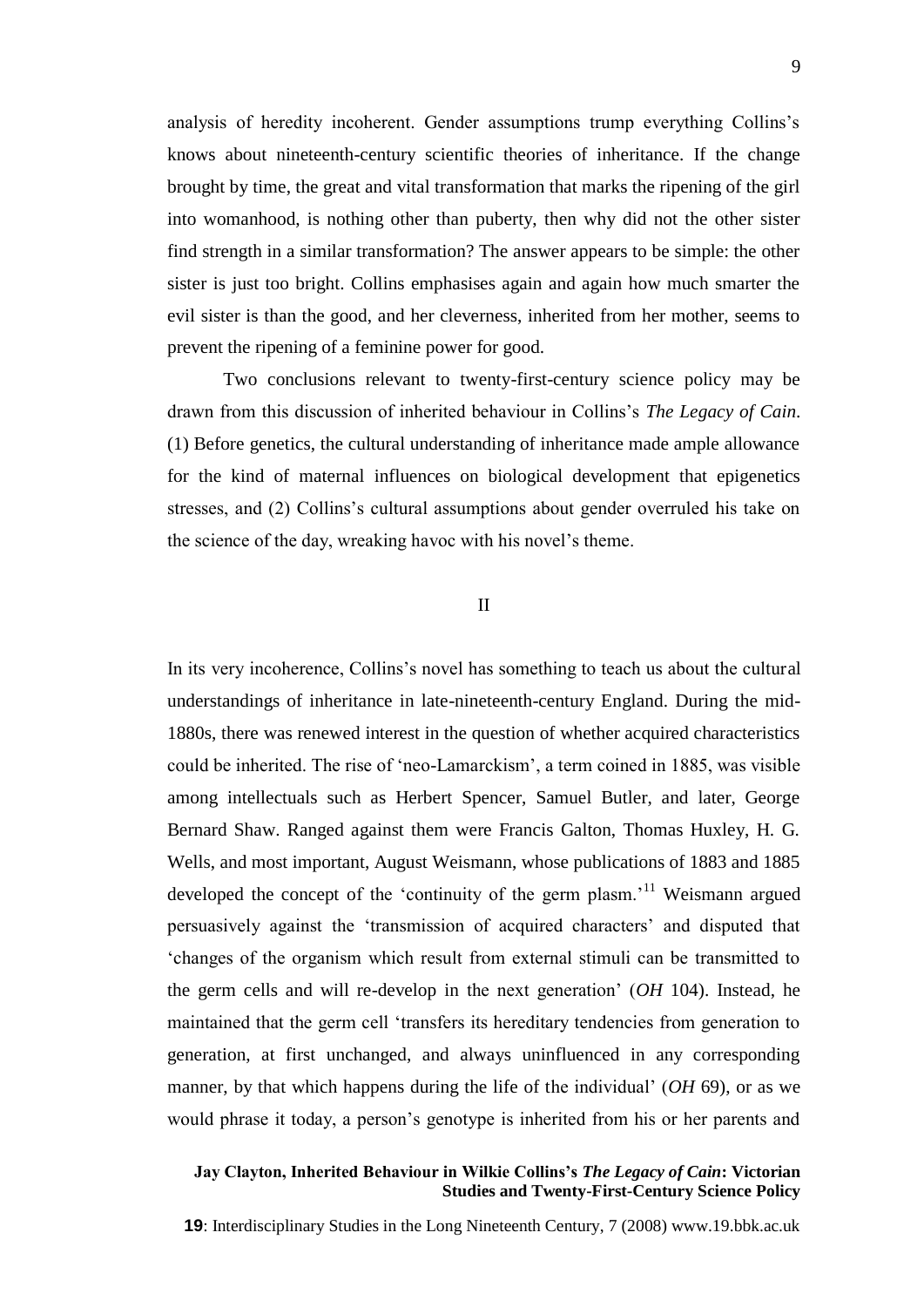cannot be affected by changes in the phenotype caused by experience or the environment. Historians of science have identified Weismann's concept as a precursor of what would later become the ‗central dogma' of genetics, the principle that information can only flow in one direction, from genes to the proteins that they express. In classical genetics, it was a matter of dogma that no acquired abilities could flow backwards into the DNA of an individual.

Partisans of epigenetics view this decade, the 1880s, as the moment when evolutionary theory took a wrong turn that would lead toward ‗genetic centrism' and away from inquiries into developmental biology that might have revealed the possibility that acquired characteristics were heritable. Jablonka and Lamb, like many of their peers, are unabashed neo-Lamarckians, or perhaps I should say post-Lamarckians, to indicate that they have updated Lamarckian assumptions for the age of genomics.

Collins was clearly familiar with the arguments raging at the time. It used to be commonplace to assert that Collins made 'very little reference to the intellectual currents of his own time,'<sup>12</sup> but this view has been countered in recent years by the research of Jenny Bourne Taylor, Lyn Pykett, and others, who have demonstrated the many ways in which his novels respond to the social and scientific debates of Collins' day. Taylor stresses the novelist's engagement with discourses of degeneration and points to an echo in *The Legacy of Cain* of Henry Maudsley's work of the  $1870s$  on inherited vices.<sup>13</sup> She also notes Collins's familiarity with ‗Lamarck's model of willed transformation.'<sup>14</sup> Christopher Kent connects a minor character in the novel, Miss Chance, with Collins's interest in the role of chance in evolutionary theory, and links the narrator, who begins the novel as the governor of a prison, with the theme of hereditary criminality prominent in late-nineteenthcentury social science.<sup>15</sup> Given what we now know about the extensive preparation Collins made for the writing of his anti-vivisection novel, *Heart and Science* (1883), it is abundantly clear that the older view of the novelist as out of touch with intellectual debates is wrong.<sup>16</sup>

All the same, I do not want to suggest that Collins's interest in the hereditary transmission of behaviour means his novel anticipates the ideas of twenty-firstcentury epigenetics. That is not my point at all. Rather, I bring up Collins's novel to

#### **Jay Clayton, Inherited Behaviour in Wilkie Collins's** *The Legacy of Cain***: Victorian Studies and Twenty-First-Century Science Policy**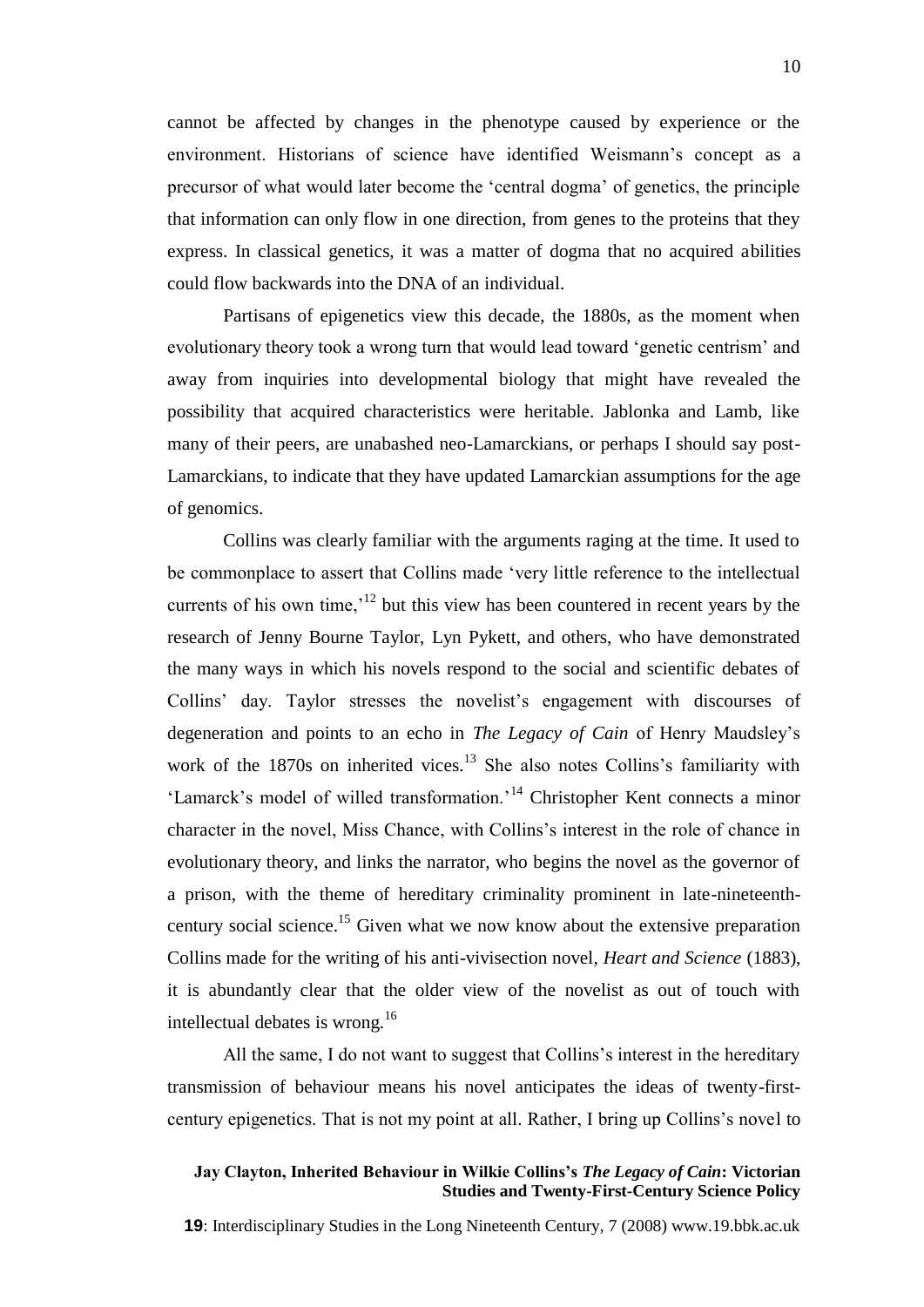show how scientific debates about heritability in this critical decade were translated into other cultural registers.

To look for a Victorian anticipation of epigenetics, I would like to turn to an unlikely source, Francis Galton. Galton was committed to the principle that 'Nature' is far stronger than Nurture' in shaping character,  $17$  and he inadvertently put the quietus to Darwin's theory of pangenesis, which gave some room for the inheritance of acquired characteristics. Galton's experiments with blood transfusions from white rabbits to grey rabbits proved that the particles Darwin called gemmules could not pass from the blood into the germ line, as Darwin had appeared to suggest. Nonetheless, at the end of the chapter titled 'Nurture and Nature' in his 1883 work *Inquiries into Human Faculty and Its Development*, Galton makes a surprising concession: ‗Nurture acts before birth, during every stage of embryonic and preembryonic existence, causing the potential faculties at the time of birth to be in some degree the effect of nurture.<sup>18</sup> This sentence blurs the boundaries between nature and nurture in fascinating ways. It grants a biological basis to the influences of the maternal environment, and it opens the door to the possibility that faculties can be inherited from the mother that were not present in the child's DNA. These are two of the central contentions of epigenetics, at least as formulated by Jablonka and Lamb, by the editors of the recent special section of *Nature*, and by the contributors to the influential anthology, *Genes in Development*. 19

The fact that the mother's cytoplasm makes an important contribution to the developing faculties of the embryo was established many decades ago, but epigenetics has given a new twist to this fact. Research on DNA methylation and RNA interference has suggested mechanisms by which heritable information other than DNA can be transmitted not only from cell to cell but from parent to child. These mechanisms can be activated by environmental stress, and if the stressful conditions continue for long enough, these cellular states can become subject to natural selection. This is, in effect, an explanation of how environmental conditions affecting the parent can be passed on to the child.

#### **Jay Clayton, Inherited Behaviour in Wilkie Collins's** *The Legacy of Cain***: Victorian Studies and Twenty-First-Century Science Policy**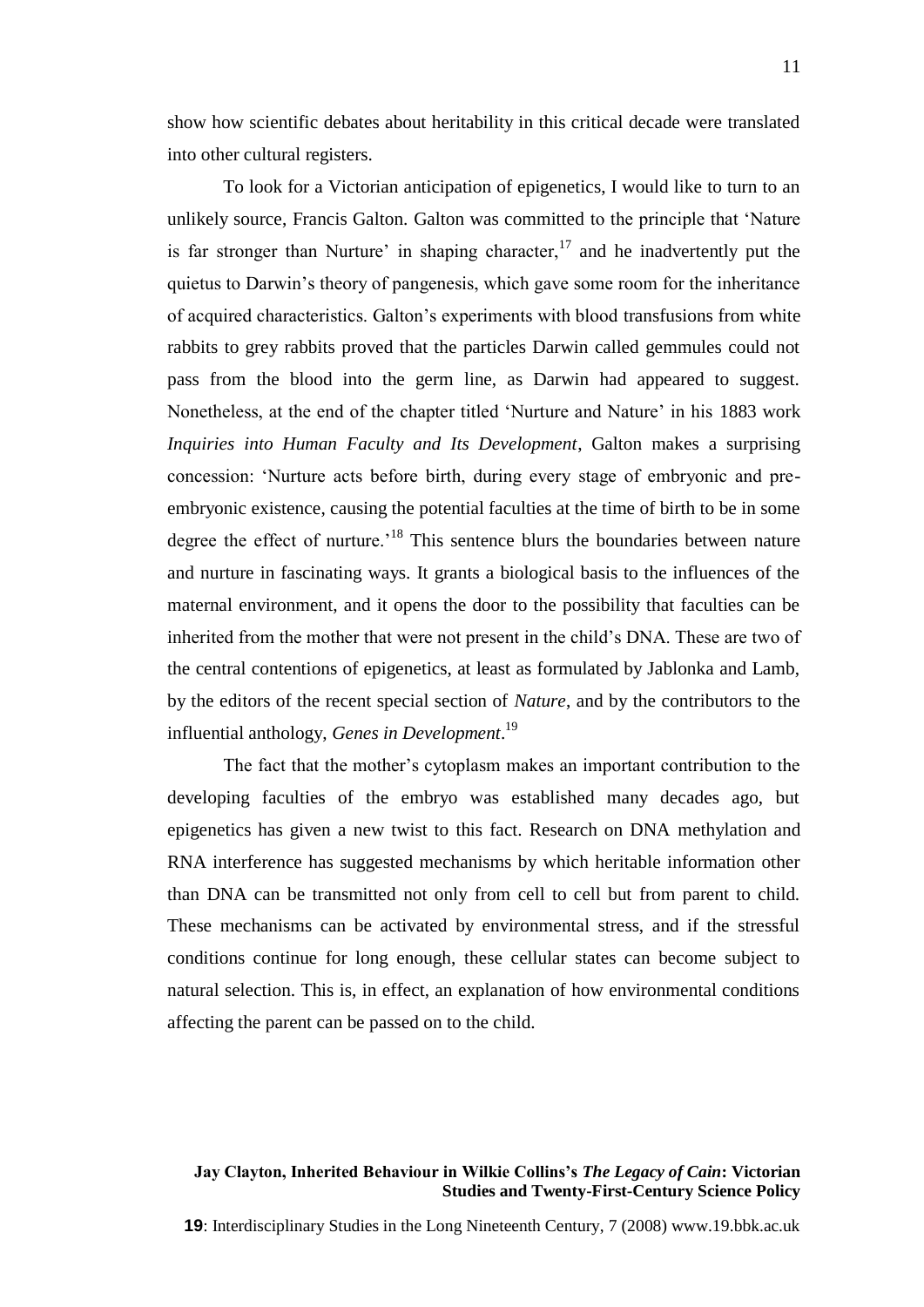A study of Collins, or even of the controversy among nineteenth-century neo-Lamarckians and their opponents Galton and Weismann, can shed little light on the science of epigenetics. But epigeneticists are not the target audience for this kind of interdisciplinary study of the nineteenth century. Literary scholarship should not expect to affect the practice of science. It is unrealistic to think that scientists will have the time or (professional) interest to explore our research; more important, such an aim misunderstands the kind of the contribution that humanities scholarship might make to the scientific enterprise. If literary study can be of little use to the sciences, it can be of genuine interest to people involved in science policy. As a case study of how scientific developments are mediated by the larger culture, a discussion of Collins may be germane to questions concerning the social, ethical, and cultural implications of epigenetics.

How does one go about making research on nineteenth-century literature useful for a policy discussion? Noting that literature dramatises the issues at stake and enables the public to identify with the consequences of ethical choices is an important first step, of course, but scarcely enough to make a case for extended reflection on literature. A more problematic way to bring literature to bear on contemporary problems is the approach of the President's Council on Bioethics: to insist that literature reveals enduring truths about the human condition. Dr. Kass introduces the Council's anthology with this justification: literature 'can contribute to a richer understanding and deeper appreciation of our humanity, necessary for facing the challenges confronting us in a biotechnical age.'<sup>20</sup> This is true in its way, but potentially misleading. After all, literature presents a multitude of perspectives on human nature, even questioning whether there is such a thing. Collins presents woman's capacity for love as one of the 'inherent emotional forces in humanity' (*LOC* 217) that can counterbalance the effects of heredity. But who among us would be tempted to accept as enduring truths about human nature the gender assumptions that structure Collins's resolution of his story? Who among us would endorse the principle that the possession of a strong intellect in a woman is liable to render her vulnerable to murderous impulses and that a woman's inherent affinity for love may

#### **Jay Clayton, Inherited Behaviour in Wilkie Collins's** *The Legacy of Cain***: Victorian Studies and Twenty-First-Century Science Policy**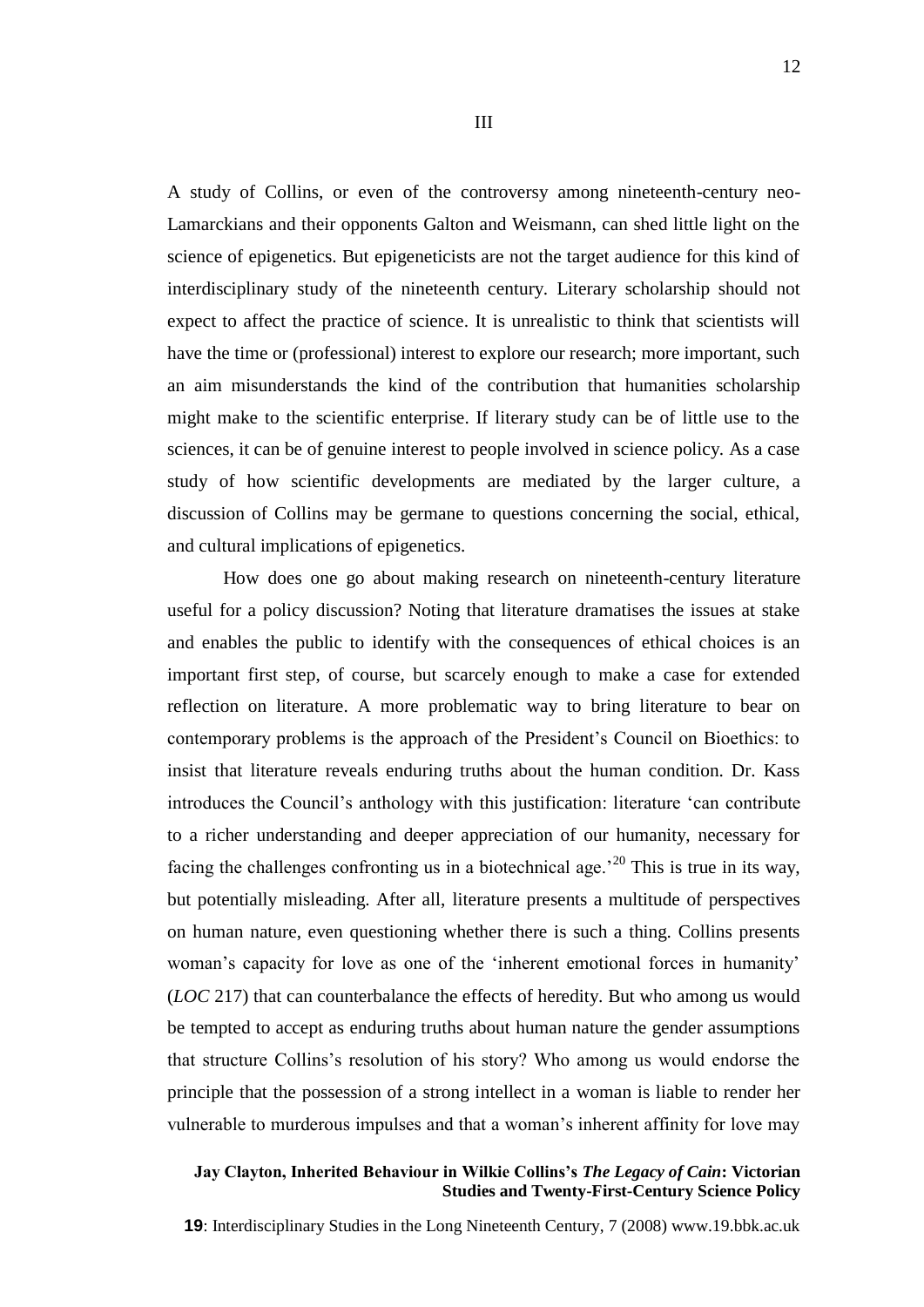be the only thing preventing her from giving into a biologically hardwired propensity for homicide?

In opposition to Kass's approach, many humanists would argue that readers learn to think critically about the human condition by situating a literary text in its own historical moment and by attending to the differences as well as the continuities between that time and one's own. Others might suggest that examining the formal complexities of a work of art could potentially undercut the very lessons Dr. Kass seeks to derive from it. In short, most humanists would advocate an approach that was more critical because more alert to historical or formal complications.

To propose that historical or formal sophistication is needed to gauge the relationship of a literary work to political concerns is no news to readers of this journal. But I have a more concrete proposal. Policy makers care deeply about the relationship of science to larger cultural assumptions, and they care about public perceptions of science just as much. Social scientists continually take the temperature of public attitudes about science using statistical measures, but literary and historical study could shed a different kind of light on the question. I suggest that we offer literary study to the policy community as a critical, historical and comparative instrument for assessing the changing place of scientific concepts in society. If that resembles the kind of research many of us are already doing, then all the better. The next step is to move our critical discourse beyond the confines of the literary academy and into the public policy arena.

In the case of Collins, there are several specific conclusions that one might draw from juxtaposing his vision of the heritability of acquired characteristics with that proposed by advocates of epigenetics. Epigeneticists think that study of the nongenetic sources of human inheritance might have a number of desirable social consequences. To begin with, knowledge that one's genome is not the only source of developmental traits or heritable attributes might undermine genetic determinism, the widespread belief that one's character is written in one's genes. As the editors of the special supplement of *Nature* put it, the field may be ‗an antidote to the idea that we are hard-wired by our genes.<sup>21</sup> Jablonka and Lamb hold out a similar hope. They argue that molecular studies will help discredit the idea that 'there is a gene *for* adventurousness, heart disease, obesity, religiosity, homosexuality, shyness,

#### **Jay Clayton, Inherited Behaviour in Wilkie Collins's** *The Legacy of Cain***: Victorian Studies and Twenty-First-Century Science Policy**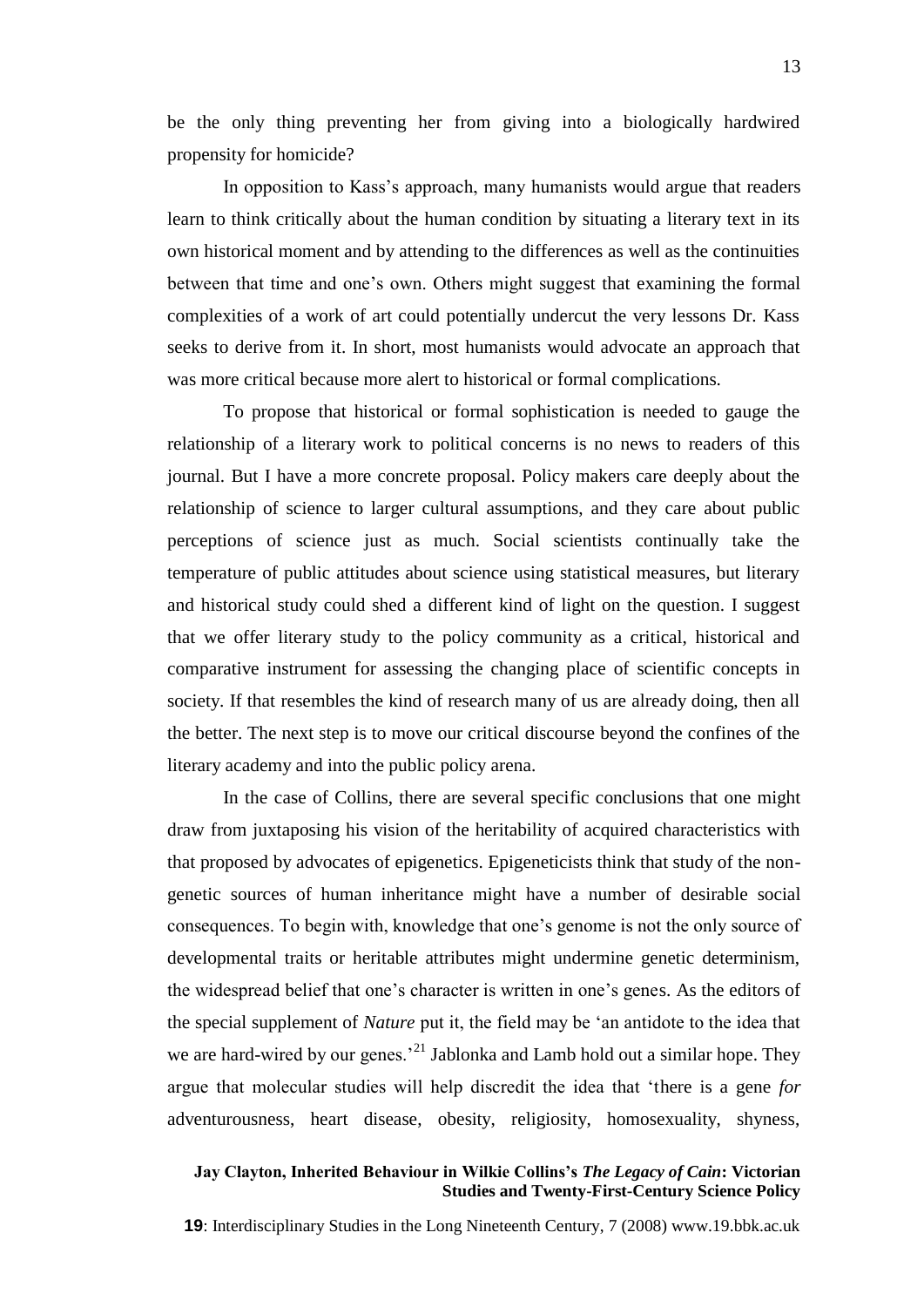stupidity, or any other aspect of mind or body.<sup>22</sup> Additionally, they suggest that epigenetics will challenge the popular conception of evolutionary psychology, in which human behaviour is always referred back to adaptive evolution in the prehistoric past. Since ‗epigenetic variations are generated at a higher rate than genetic ones, especially in changed environmental conditions,' they believe that people are able to adapt to altered life circumstances on a far more rapid scale than traditional, gene-cantered evolutionary psychology would allow.<sup>23</sup> Finally, they maintain that epigenetic evidence that evolutionary variation may be directed rather than purely random does not entail believing in a purpose or teleology to evolution, nor does it give support to intelligent design.

Attractive as I find all of these conclusions, I do not think they follow inevitably from a change in research paradigms away from genetics and toward epigenetics. The social consequences of a scientific development depend on how the culture at large understands the research and what its attitude is toward the science. The example of Collins shows that the public could well view results that proved the heritability of acquired characteristics as powerful new arguments for determinism and that cultural presumptions about gender (and other issues) may well outweigh what people know about science. Equally, Galton had no trouble reconciling his concession that embryonic and pre-embryonic nurture played a role in shaping character with a eugenic program focused entirely on males. Finally, while neither Collins nor Galton were tempted to see the hand of an intelligent designer in adaptive evolution, many other people in the 1880s were eager to draw exactly that conclusion – as they are today.

Jablonka and Lamb explicitly reject an intelligent-design interpretation of their results, but scientists rarely have control over how their findings are interpreted. Literature, drama, the arts, media, popular culture, religious discourse and countless other forces play roles in shaping how such research is understood. Although I am not so foolhardy as to believe that literary studies can guide the way in which our society dreams its scientific dreams or shudders at its technological nightmares, I do believe that we have a valuable perspective on such matters, which could be of benefit to public policy decisions.

#### **Jay Clayton, Inherited Behaviour in Wilkie Collins's** *The Legacy of Cain***: Victorian Studies and Twenty-First-Century Science Policy**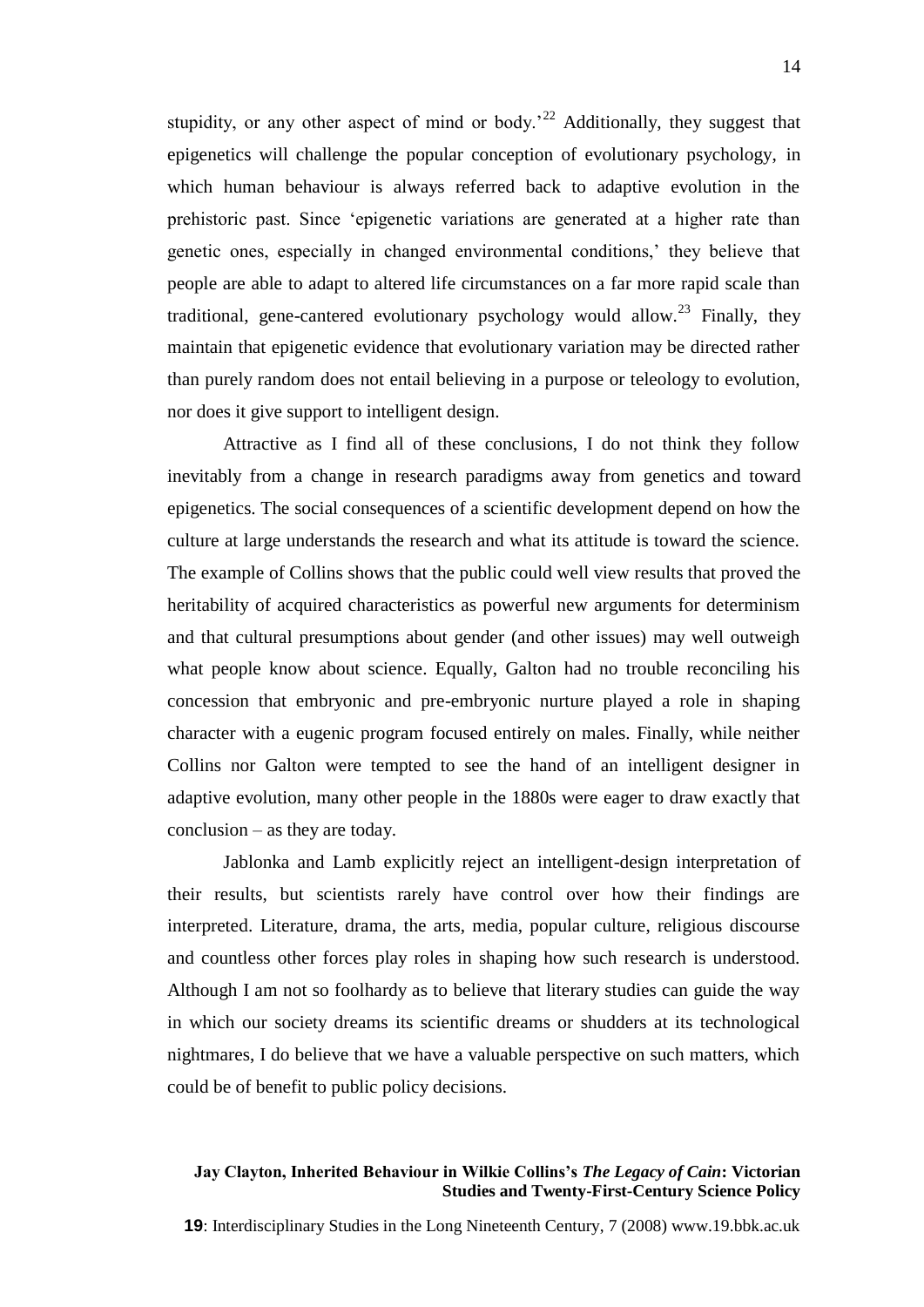In the wake of genetic and epigenetic discoveries of enormous power, we find ourselves faced with a situation comparable to that Collins encountered in the 1880s, when evolutionary theory was unsettling many things Victorians held dear. In the Victorian era, literary figures may not have been clear-sighted in every case, but at least they were confident that their words joined in dialogue with those of scientists such as Galton, Huxley and Weismann, whose vision, after all, was not always pellucid about the social consequences of evolution. Although the institutional framework that enables humanists to participate in science policy today is entirely different from that which prevailed more than a century ago, the opportunity exists once again. Those of us interested in how culture shapes understandings of science should consider how we will respond to this opportunity.<sup>24</sup>

#### **Endnotes:**

 $\overline{a}$ 

 $<sup>5</sup>$  For more on the 'undisciplined' culture of the nineteenth century, when science and the humanities</sup> were not as thoroughly segmented into disciplinary specialties, see chapter 3 of my book *Charles Dickens in Cyberspace: The Afterlife of the Nineteenth Century in Postmodern Culture* (Oxford: Oxford University Press, 2003).

 $7$  President's Council on Bioethics (17 January 2002). For a transcript of this discussion, see 'Science and the Pursuit of Perfection: Discussion of Nathaniel Hawthorne's Short Story, "the Birth-Mark"' [<http://www.bioethics.gov/transcripts/jan02/jan17session2.html>](http://www.bioethics.gov/transcripts/jan02/jan17session2.html) [accessed 15 April 2008]

 $8$  Literature, Film, and Genetics at <<http://www.literatureandgenetics.org/>>.

<sup>9</sup> Wilkie Collins, *The Legacy of Cain* (1888; repr. McLean, VA: IndyPublish.com, [n. d.]), p. 237. All further quotations from the novel will be noted parenthetically in the text as *LOC*.

# **Jay Clayton, Inherited Behaviour in Wilkie Collins's** *The Legacy of Cain***: Victorian Studies and Twenty-First-Century Science Policy**

<sup>&</sup>lt;sup>1</sup> Adrian Bird, 'Perceptions of Epigenetics', *Nature*, 447 (24 May 2007), v, 396-98 (p. v).

<sup>&</sup>lt;sup>2</sup> Alex Eccleston, Natalie DeWitt, Chris Gunter, Barbara Marte and Deepa Nath, 'Epigenetics', *Nature*, 447 (24 May 2007), p. 396.

<sup>3</sup> Eva Jablonka and Marion J. Lamb, *Evolution in Four Dimensions: Genetic, Epigenetic, Behavioral, and Symbolic Variation in the History of Life* (Cambridge, MA: Massachusetts Institute of Technology Press, 2005), p. 1.

<sup>&</sup>lt;sup>4</sup> The remainder of this section is adapted from my article 'Victorian Chimeras, or, What Literature Can Contribute to Genetics Policy Today', *New Literary History*, 38 (2007), 569-92.

<sup>6</sup> Bill Readings, *The University in Ruins* (Cambridge, MA: Harvard University Press, 1996), p. 82.